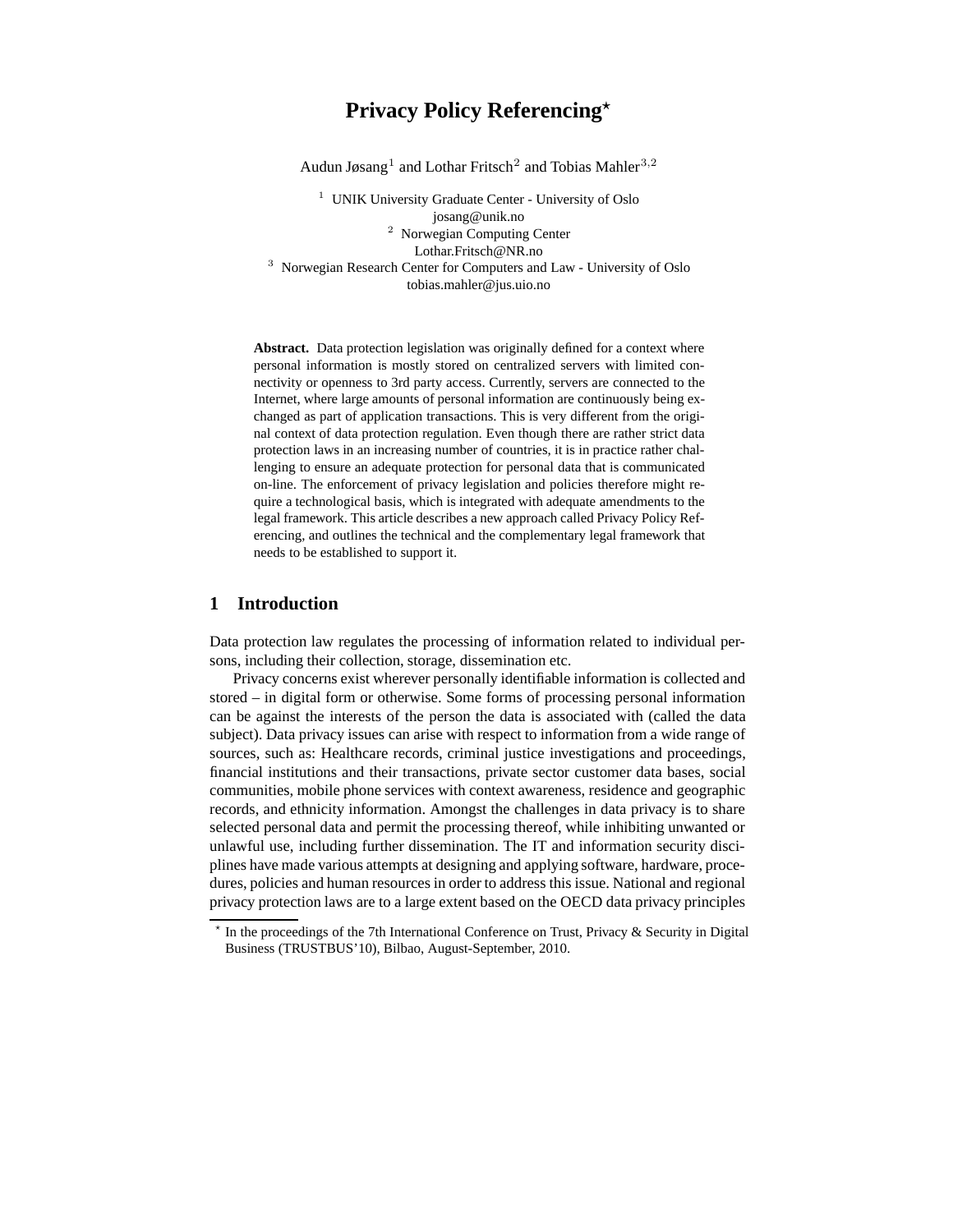defined in 1980 [21], e.g. the EU Data Protection Directive [13]. The legal framework for data protection has been adapted to take into account some of the changes in technology, but the constant technological change has been challenging to follow up. In the 70s and 80s personal information was stored on mainframe computers, on punch cards or on tape rolls with limited connectivity. The Internet only existed in the form of the experimental ARPANET, and no commercial applications had been conceived. It is natural that the principles defined by the OECD in 1980 reflected the computing infrastructure at that time, and the principles can be judged as relatively adequate from that perspective. Since then, the legal framework has struggled in keeping up with changes in the technology.

On the technological side, a long track of information security research exists. Their focus is the development of privacy-enhancing technology (PET) in support of the mostly legally derived - requirements for personal information handling. A brief historical overview over privacy regulation and PET is given in [15]:

Starting in the 1970ies, regulatory regimes were put on computers and networks. Starting with government data processing, along the lines of computerization of communication and workflows, explicit rules like the European Data Protection Directive [7] have been put in place. With the adoption of Internet and mobile telephony in society in the past decade, the privacy challenges of information technology came to everyday life.The PET research perspective focused to a certain degree on the legal foundations of privacy protection, determined by constitutional and fundamental human rights that should be protected using technology. This view is shown in an analysis of the PET vocabulary in [18]. As rights are granted to individuals, much of the research has focused on the user-side, e.g. visible in Pfitzmann/Hansen's well-quoted terminology paper [23]. The legal view is propagated into contemporary frameworks like the Canadian [22] and Dutch [28] privacy legislation, which both define privacy audit schemes with detailed procedural definitions and responsibilities, but neglect to provide a decision support method for managers that would enable them to make feasible decisions about privacy needs based on quantifiable risks. Most of these criteria, including schemes like Datenschutz-Gütesiegel [16], provide checklists with questions for the auditors. They inherently call for competent – and well-paid – external experts when they are used by a company, but are rarely based on empirical data or metrics. The PET award winning taxonomy of privacy [26] is very visibly structured along the legal view on privacy.

Many assumptions underlying traditional PETs (Privacy Enhancing Technologies) are no longer valid. Users have little control over information they provide to service providers, which e.g. exposes them to various profiling risks [14]. M. Peter Hustinx, the European Data Protection Supervisor, said in his keynote talk at NordSec 2009<sup>4</sup> that the EU and OECD have recognized the erosion of the adequacy of the classic privacy principles after the emergence of the Internet. In 2009, these organizations therefore have initiated a

<sup>4</sup> "Privacy in the Internet Age" URL: NordSec2009.unik.no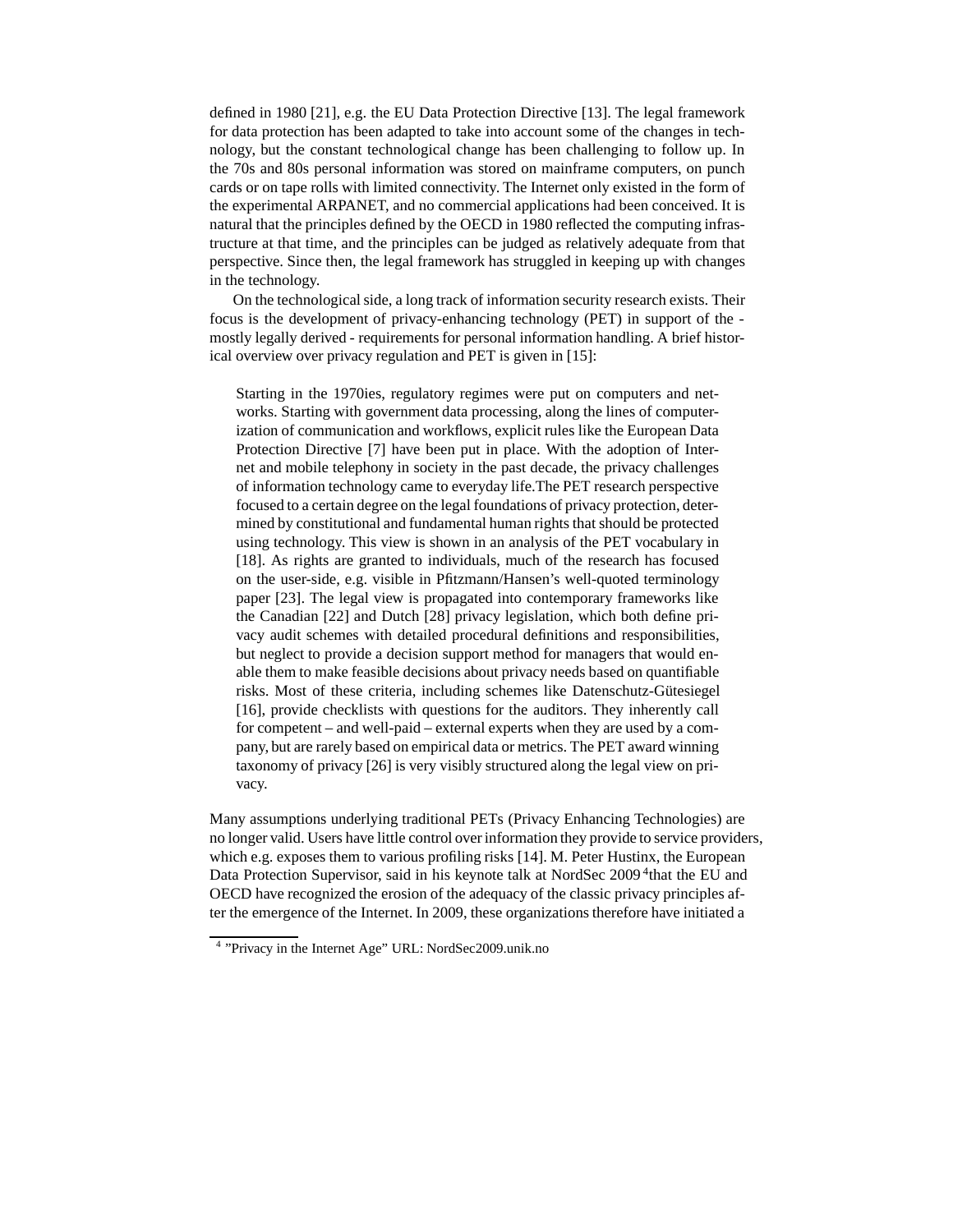process for defining new and more adequate privacy principles for networked environments. Similarly, in a keynote speech at the Data Protection Day on 28 January 2010 at the European Parliament, Brussels, Viviane Reding<sup>5</sup> expressed the intention to present a legislative proposal for reforming the European Privacy Directive before the end of the year (2010), and launched the concept of "privacy by design" [24] which specifies that privacy requirements must always be included in the design of new Internet technologies. In her speech she said that the new legal framework should address new challenges of the information age, such as globalisation, development of information technologies, the Internet, online social networking, e-commerce, cloud computing, video surveillance, behavioural advertising, data security breaches, etc.

Privacy policies are sometimes used by organizations that collect and process personal information. However, users often pay little or no attention to these privacy policies, and once the personal information has been collected, it is practically impossible to verify that the specified privacy policies are being adhered to. There is also scientific evidence that user-side reading of privacy policies is in conflict with basic market economic principles [30].

It can also be mentioned that the protection of personal data is sometimes in conflict with other interests of individuals, organizations or society at large. Several occasions, for example the 'war on terrorism', showed that the European Union delivers passenger flight databases, SWIFT financial transactions, and telecommunications data to authorities outside the EU legislation. In such cases, no consent is necessary, if such disclosure is lawful under the applicable law.

From this brief survey it seems timely to rethink how information privacy should be defined and enforced in the online environment. This paper looks at the inadequacy of the current approach to information privacy protection, and proposes a new approach based on attaching policy metadata to personal information. By requiring that the metadata follows personal information, it becomes easy to verify whether the policies are being adhered to. In addition, one should consider standardizing privacy policies in the form of a limited set of easily recognizable rules to improve the usability of privacy protection.

## **2 The Inadequacy of the Current Approach**

#### **2.1 Business decision-making and privacy technology**

For any deployment of PET into information systems, the effectiveness of the PET measure against threats is important [15]. While PET cost of installation and operation could be assessed with experiments, the efficiency of their deployment remains unknown. In the computer science field, several contributions provide information theoretic models for anonymity, identifiability or the linkability of data, e.g. in [27]or in [10]. Both papers build mathematical models that are rather impractical for usage in the evaluation of large-scale information systems. Another suggestion comes from an article on intrusion detection by user context modeling [19], where the author tries to identify attacks by classification of untypical user behavior. Such behavioral analysis

<sup>5</sup> Member of the European Commission responsible for Information Society and Media Privacy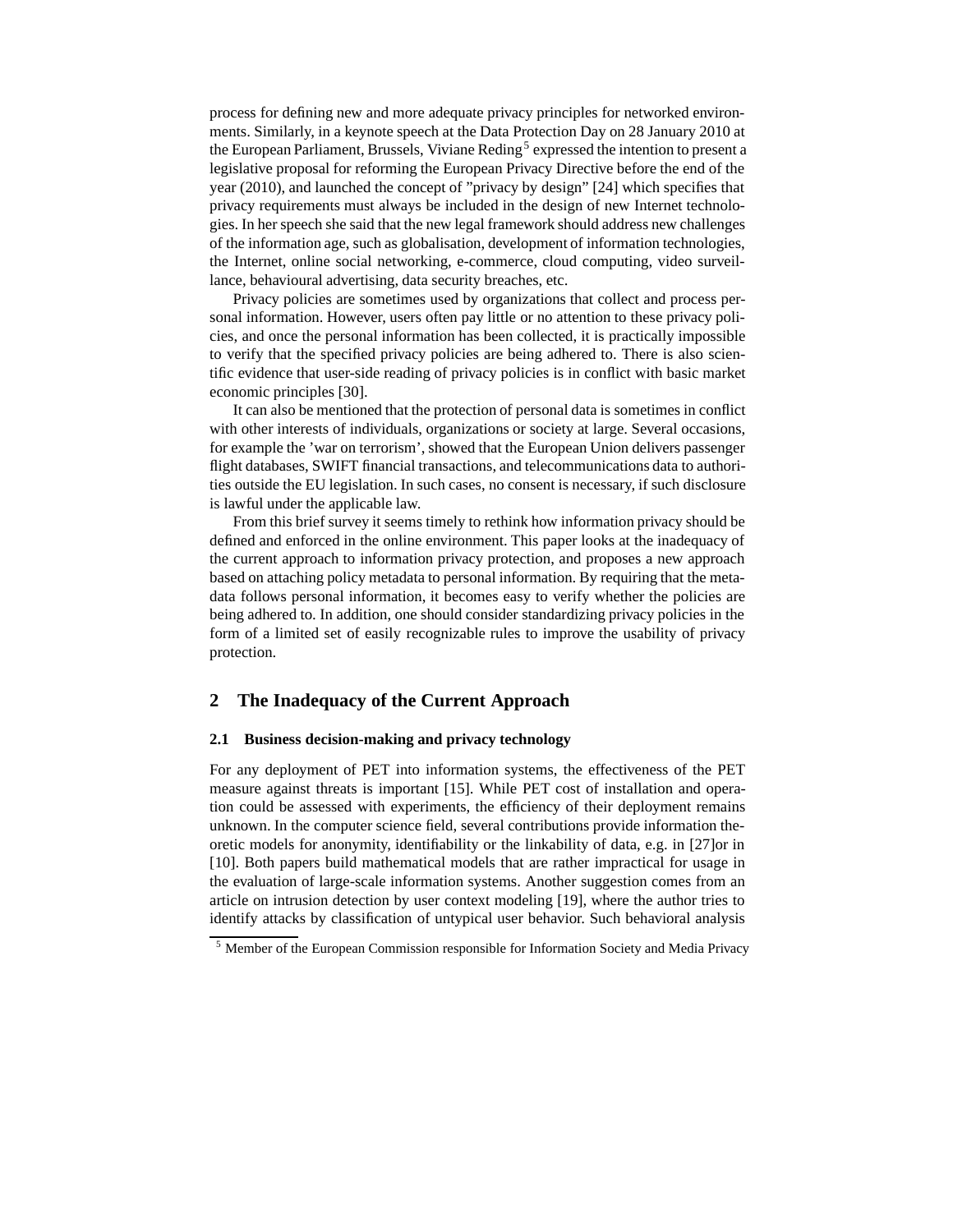can be developed into a tool to measure effectiveness of PET. From some experiments on profiling people with publicly available data from the Internet [9], one might try to use profiling output as a measure of the quality of PET systems. But the definition of the information that counts as a part of a profile, as well as the question of how to distinguish leaked information from intentionally published personal information make profiling a rather impractical metric. With these difficulties in measuring effectiveness of PET, how will we judge efficiency? Also, for the deployment of PET on the business side, or the acceptance of some extra effort by users adapting to PETs, there are more questions to ask:

- **–** Which PET will remove or reduce a particular risk? At what cost will a particular PET remove a particular risk?
- **–** How much effort (instruction, change of system usage habits, change of behavior, self-control) had to be spent on the user-side for the PET to be effective?
- **–** Is there a cheaper or more convenient alternative on how to deal with a particular risk instead of PET deployment?

### **2.2 Inadequacy of Technical Privacy Strategies**

Public surveys indicate that privacy is a major concern for people using the Internet [6]. Privacy related complaints that are made to the US Federal Trade Commission include complaints about unsolicited email, identity theft, harassing phone calls, and selling of data to third parties [20]. One attempt to address privacy concerns and thereby increase user trust in the Web is the W3C's Platform for Privacy Preferences (P3P) Project [8]. P3P enables Web sites to express their privacy practices in a standardized, XML-based, format that can be automatically interpreted by user agents such as a Web browser. The aim is that discrepancies between a site's practices and the user's preferences can be automatically flagged. Nine aspects of online privacy are covered by P3P,including five that cover data being tracked by the site: who is collecting the data; what information is being collected; for what purposes is it being collected; which information is being shared with others; and who are the data recipients. Four topics explain the site's internal privacy policies: can users make changes in how their data is used; how are disputes resolved; what is the policy for retaining data; and where can the detailed policies be found in a'human readable' form. It would be fair to say that P3P has been a failure because users and industry have not adopted it.One of the reasons might be that P3P is unable to guarantee or enforce the privacy claims made by Websites. Despite its potential, detractors say that P3P does not go far enough to protect privacy. They believe that the aim of privacy technology should be to enable people to transact anonymously [11]. Private privacy service providers or *anonymisers* have been proposed [29]. One example is iPrivacy, a New York based company that around 2002 professed on its Web site, "not even iPrivacy will know the true identity of the people who use its service". To utilize the technology, users first had to download software from the Web site of a company they trusted, for example a bank or credit card company. When they wished to purchase a product online, they used the software to generate a one-off fictitious identity (name, address and email address). Users were given the choice of collecting the goods from their local post office (their post or zip code is the only part of the address which is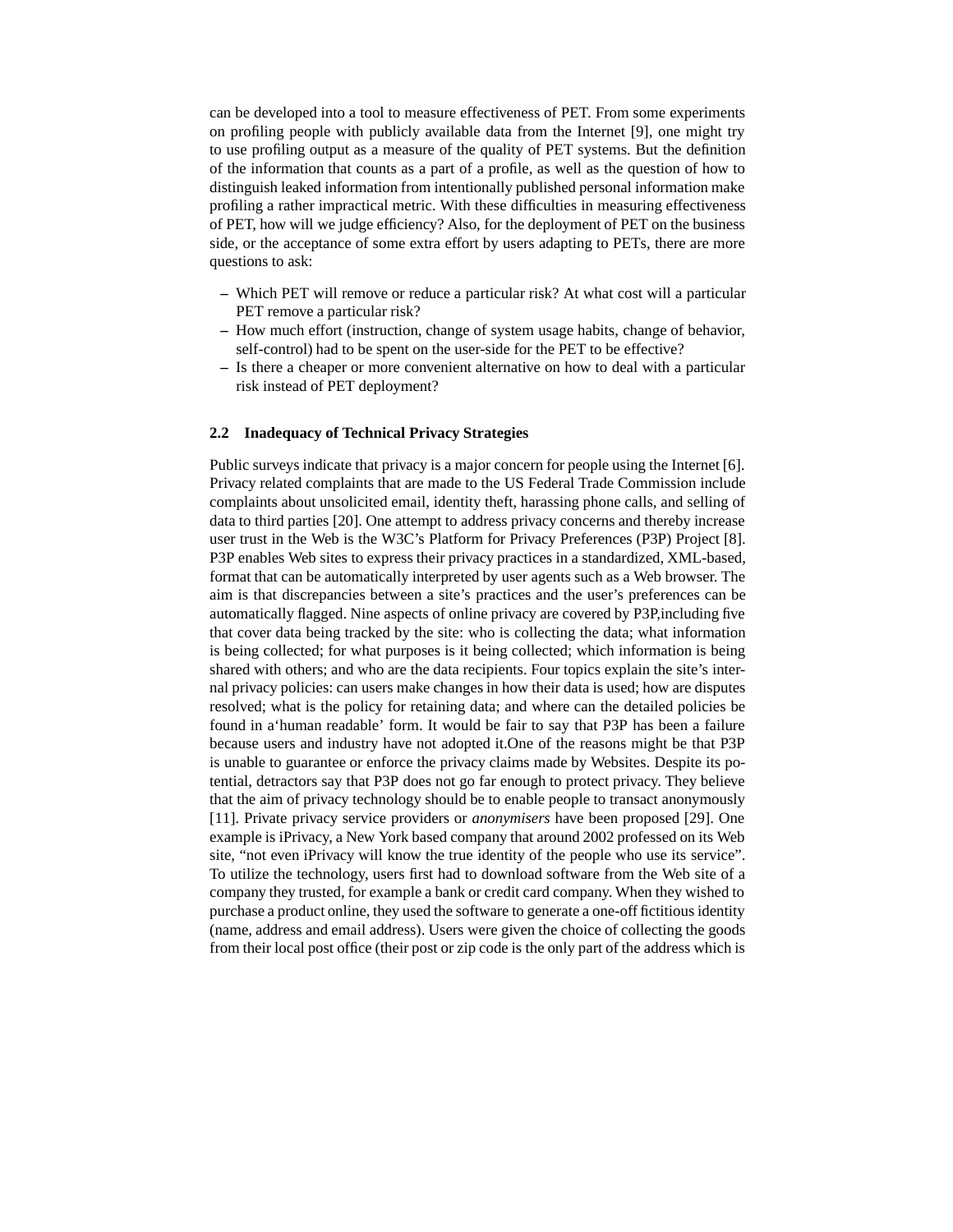correct) or having the goods delivered by a delivery company or postal service that has been sent a decoded address label. Originally the iPrivacy software generated a one-off credit card number for each transaction. The credit card issuer matched the credit card number it received from the merchant with the user's real credit card number and then authorized payment. However,this proved to be a major job for banks to integrate and is no longer offered by iPrivacy. There are still other companies such as Orbiscom.com and Cyota.com (acquired by RSA) that do offer one-off credit card numbers,but these have captured limited use to date. Another type of privacy provider or *infomediary* is emerging which sells aggregated buyer data to marketers, but keeps individual identifying information private [29]. One example of this is Lumeria, a Berkley based company that provides royalties to people who participate. In the Lumeria system, users download free software that encrypts their profile and stores it on Lumeria's servers. The user accesses the Web via a Lumeria proxy server, which shields their identity from merchants and marketing companies whilst enabling marketing material that matches their profile to be sent to them. However, none of these initiatives have been a success, and many privacy providers have gone out of business. This is quite understandable, as the anonymity solutions result in significant additional complexity and cost.

### **2.3 Inadequacy of Specifying Privacy Policies**

Many data controllers specify privacy policies that can be accessed from the interface where personal information is being collected or where consent to do so is given. Such policies are sometimes of 10 pages or longer, and can be written in a jargon that makes them inaccessible for most people. Users are normally required to accept the policies by ticking a box, which all but very few do in a semi-automatic fashion. Users quickly learn that reading such policies is very frustrating. In addition, users who might be opposed to some clauses in the policy faces the organization alone, although many others might be of the same opinion. It is difficult for users to organize themselves and exercise pressure on organizations to change their privacy policies, but both data protection authorities and consumer ombudsmen have succeeded in pressuring some organizations to change their policies. Once personal information has been collected, users have no practical way of verifying whether the policies are being adhered to. In practice, it would also be difficult to trace personal information back to the point where it was collected. Once inside the network or system of an organization, it often becomes very difficult to trace personal information back to the point of origin and the applicable privacy policy. This is precisely where our proposal offers a solution, whereby the applicable privacy policy always is referenced by the metadata associated with any personal information. This will be explained in further detail below.

The privacy policy interpretation and specification troubles are illustrated in a survey article that provides a taxonomy of 'privacy-supporting' and 'privacy-consuming' privacy clauses from real policies [1]. The survey clearly shows that most privacy policies on web pages are carefully drafted to lure the consumers into accepting privacyconsuming clauses.

A privacy policy may fulfill several different functions [4] (p.239). First, it can be used to provide information about how personal data is processed by the data controller, and such information may be mandatory according to the law. Second and somewhat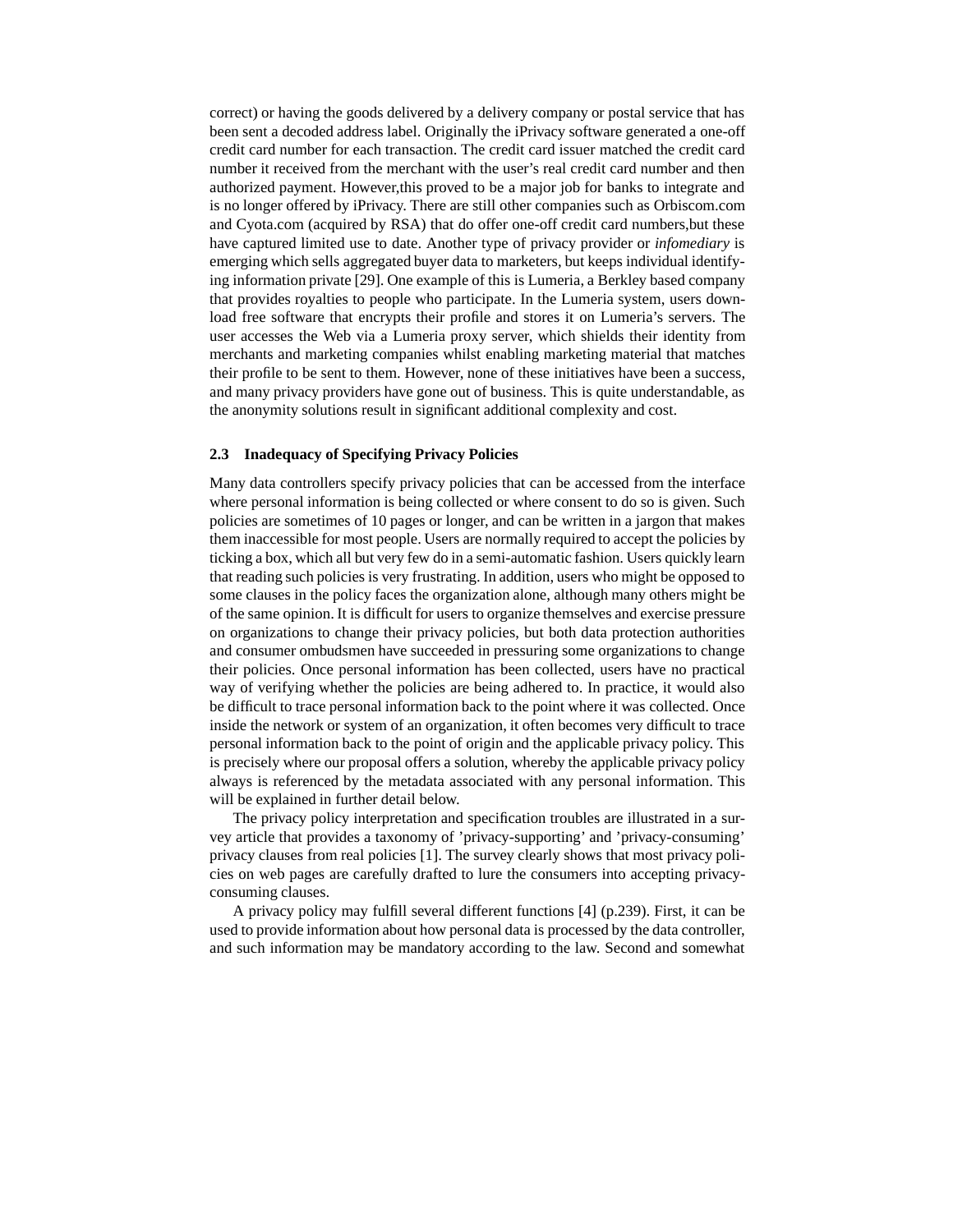related, a policy may provide the background for a statement of consent to certain forms of processing. Thus, the policy may explain what the data subject is consenting to. The existence of a privacy policy may also lead to some users increasing their trust in an organization. However, particularly regarding very lengthy, ambiguous and open privacy policies may one may sometimes suspect that the intention is not to provide clear information and rules for data processing, but rather to secure the flexibility of the data controller in processing the data in any desired manner.

However, if a privacy policy is in conflict with the applicable data protection law, then it may have a limited or no legal effect. The most important rules in data protection law can be expressed in relation to a number of basic principles [3] to be found in most international and national data protection instruments and laws.

- **Fair and lawful processing**: Personal data must be processed fairly and lawfully.
- **Purpose specification**: Personal data must be collected for specified, explicit and legitimate purposes and not further processed for other purposes.
- **Minimality**: The collection and storage of personal data should be limited to the amount necessary to achieve the purpose(s).
- **Information quality**: Personal data should be valid with respect to what they are intended to describe and relevant and complete with respect to the specified purpose(s).
- **Data subject participation and control**: Persons should be able to participate in the processing of data on them and they should have some measure of influence over the processing.
- **Limitation of fully automated decisions**: Fully automated assessments of a persons character should not form the sole basis of a decision that impinges upon the persons interest.
- **Disclosure limitation**: The data controllers disclosure of personal data to third parties shall be restricted, it may only occur upon certain conditions.
- **Information security**: The data controller must ensure that personal data is not subject to unauthorized access, alteration, destruction or disclosure.
- **Sensitivity**: Processing certain categories of especially sensitive data is subject to a stricter control than other personal data.

Thus, a privacy policy may be legally assessed under legislation that implements these principles. For example, if a particular policy does not provide for a fair processing, then the rules included in the policy may be void. Nevertheless, for most people it is challenging to assess whether they should consent to the processing of their personal data under a given privacy policy, particularly if it is ambiguous and permits a wide range of forms of processing personal data, possibly exceeding what would be permitted under the applicable data protection law. For the data subject it often remains unclear to what, exactly, she is consenting and for what purposes and by whom the data will be processed. This reflects the vast economic imbalance between the data subjects and the data controllers.

All of these factors make the practical protection of personal information rather challenging. The approach outlined in the remainder of this paper might, if successful, solve some of these shortcomings.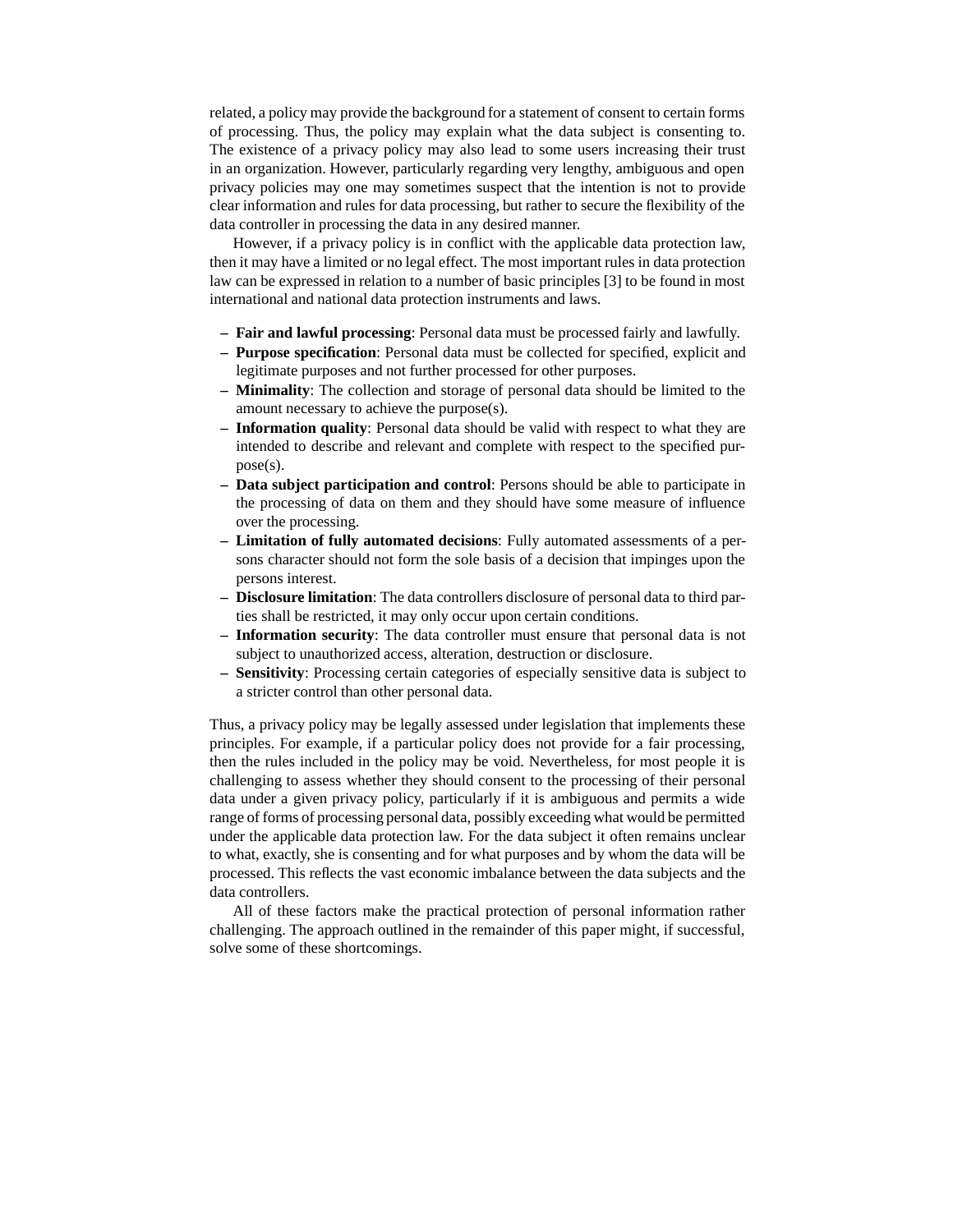# **3 An Infrastructure for Privacy Policy Referencing**

The fundamental principle of Privacy Policy Referencing is that all personal information must be tagged or associated with metadata that relates it to the applicable privacy policy, and possibly to the point and time of collection. This would enable users or authorities to audit systems and applications where personal information is being processed, and to determine whether they adhere to applicable privacy policies. By making it mandatory to always have policy metadata associated with personal information, it becomes a universal principle for referencing privacy policies. In other words, a pointer to the relevant privacy policy will always follow the data. The PRIME FP7 research project<sup>6</sup> developed concepts based on HP Labs 'Sticky Policies' approach, where personal data is stored and communicated in encrypted data containers with attached policies [5].Their approach, however, assumes that the underlying hardware platform, and the software running on it, are so-called trustworthy systems based on the Trusted Computing specification. To improve personal data processing in reality, all information systems that can get a hold of data must be based on such platforms. However, a complete market penetration is not realistic in the near future. Recently, concepts such as 'Obligations Management' and 'Audit Trails' have come into focus of the FP7 PRIMELife project<sup>7</sup>, which shall provide organizational and technical awareness and auditability of personal data handling in corporate and large IT systems [2]. This will not put any extra burden on the users, but will require the establishment of totally new frameworks for organizations, which can be grouped into technical, policy, management and legal frameworks. These will be discussed below.

## **3.1 The Technical Framework**

Privacy policy metadata will require the definition of a common metadata language in XML style. A conceptual visualization of personal information with associated privacy policy metadata is illustrated in Fig.1 below.

Typical tags that need to be defined are the privacy policy identifier, date of collection, and type of consent given by the user. This means that each privacy policy must be uniquely identifiable, so that organizations must keep records of such identifiable privacy policies that have been used. The integrity of the policies can be ensured, e.g. with cryptographic means. The metadata does not need to contain any additional personal information, because that would be irrelevant for potential audits of policy adherence.

There are situations where it is impractical to have the metadata stored directly together with the personal information, e.g. when personal information is being processed with very high speed and high volume. The organizations must then find a solution for associating the personal information with metadata stored elsewhere.

It can be noted that our scheme has similarities with the scheme for electronic signature policies described in [25] where a specific signature policy has a globally unique reference which is bound to the signature by the signer as part of the signature calculation. This thereby provides non-repudiation for the applicable signature.

<sup>6</sup> see http://www.prime-project.eu

<sup>7</sup> see http://www.primelife.eu/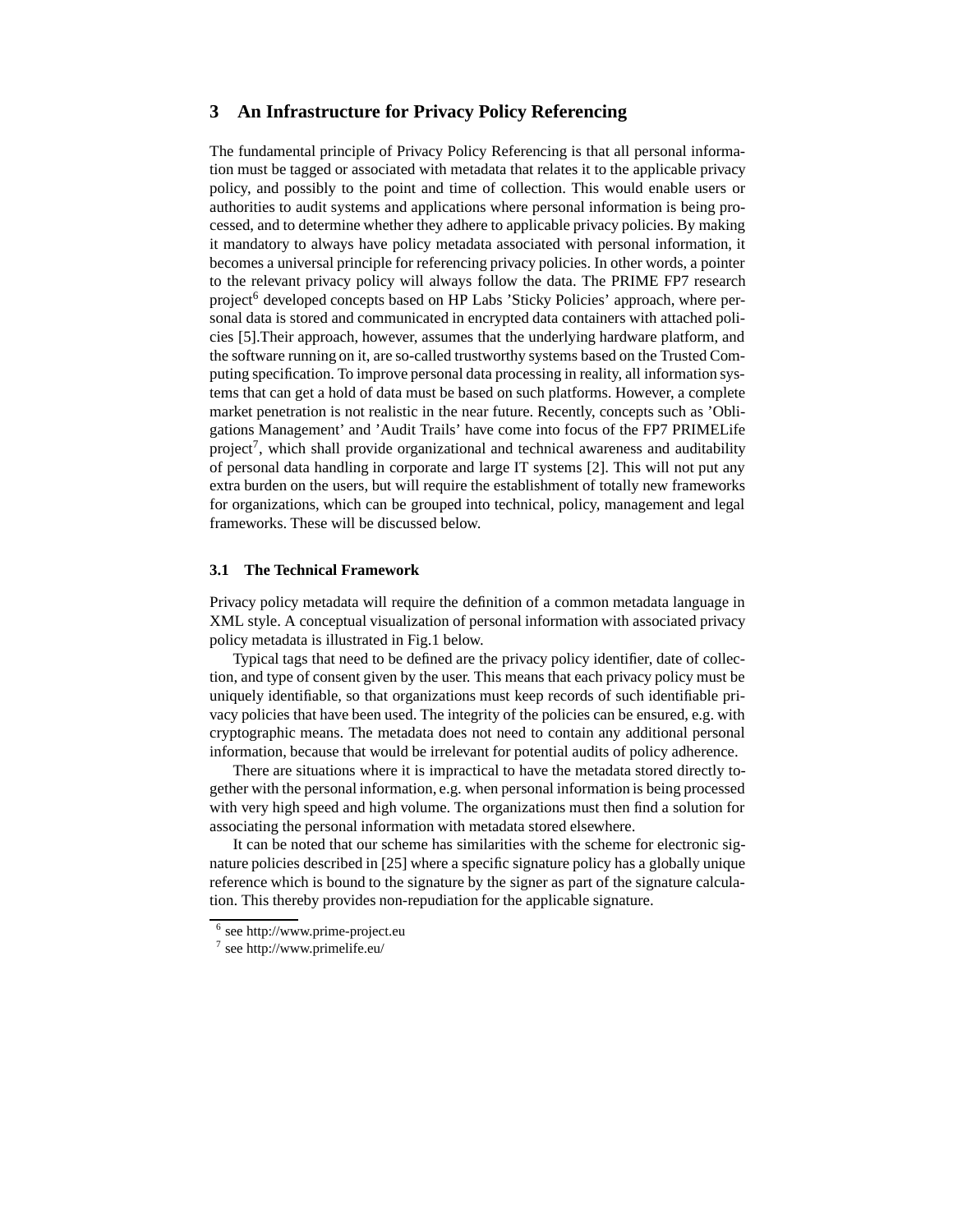

**Fig. 1.** Personal information with associated privacy policy metadata

### **3.2 The Policy Framework**

It is very difficult for users to understand privacy policies when each organization specifies a different policy and when typical policies are 10 pages or more. In order to increase the usability and accessibility of privacy policies, a set of standard privacy rules and policy profiles can be defined. Let a specific privacy rule be denoted as P-Rule *n* where *n* is a number. Then a set of compatible and coherent rules will constitute a specific profile denoted as PR-Profile *X* where *X* is a letter. The combination of rules into specific profiles can be denoted as the PRP (Privacy Rules Profile) framework. The purpose of defining PR-Profiles is that a specific privacy policy can simply be defined and expressed as a PR-Profile within this framework. The PRP framework is illustrated in Fig.2

It is also possible to have more of less strict versions of each profile, so that a profile e.g. can be called "PRP-B level II", where "level II" indicates options within the specified profile. To some degree, elements of privacy policies could be standardized at least at a national or regional level, for example under the auspices of the Article 29 Working Party of the EU. Ideally, a standardization on an international level would also be desirable, so that it is possible to define meaningful policies that could be interpreted in a global context. However, this would be challenging, as such policies would have to be assessed under the different national legal frameworks of data protection laws.

In this respect, one might benefit from the experiences of standardizing other contract clauses. For example, in international trade law, the Incoterms [17] offer a widely used catalogue of specific contract terms that can be quoted when buying or selling goods. One of the advantages of the Incoterms are that they address very specific issues, enabling contract parties to simply reference a brief abbreviation (e.g. FCA) to agree on a number of basic terms. Characteristic for the Incoterms is, however, that they do not include a comprehensive set of rules for a contract, which is described in a lengthy contract text. This distinguishes this type of contract standardization from another ex-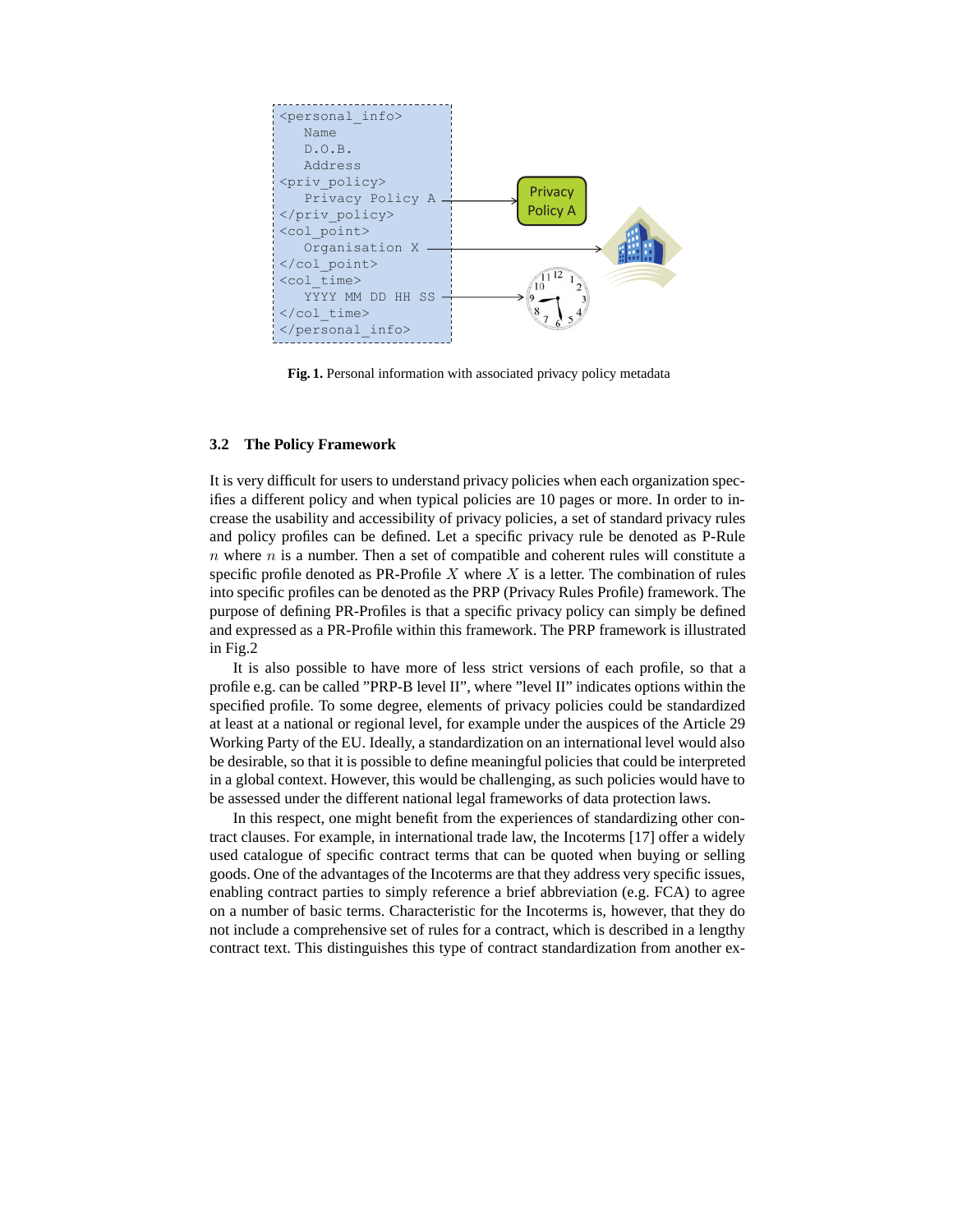

**Fig. 2.** The Privacy Rules Profile Framework

ample, which is arguably more well-known in the IT community. A number of IPR licensing issues regarding open source software can be easily regulated by referring to specific predefined licenses. For example, the Open Source Initiative publishes a list of approved licenses (http://opensource.org/licenses/alphabetical). In data protection law, contractual frameworks have been standardized, for example, in order to regulate the transfer of personal data to countries outside the EU legal framework [12].

Instead of specifying a lengthy policy, organizations could simply refer to a standardized policy profile that is specified elsewhere. By having limited set of standardized policies, it would be possible for users to become educated and familiar with what the respective policies actually mean, and the level of protection they provide. Assuming that users are familiar with privacy policies A, B, C and D in terms of their PRP (privacy rules profiles), a reference to e.g. Policy-B will be meaningful for users, without having to read several pages of text. Moreover, the recommendation of some trusted entity of certain policies could be informative for those users not wanting to read the whole policy themselves.

#### **3.3 The Management Framework**

Organizations would need to manage their privacy policies according to strict criteria, and define a way guaranteeing their integrity and authenticity. This can e.g. be achieved by letting independent third parties sign hashes of each particular policy or policy profile which would allow changes in policies or profiles to be noticed, or to deposit the privacy policies with independent third parties such as national information commissioners and data protection inspectorates. Privacy policy repositories that are suitable for long-term archival of verified policies might me necessary with respect to long-term legal validity. Organizations will also need to define processes for creating metadata and to adapt applications where personal information is being processed so that the metadata can be appropriately handled during storage, transfer and processing.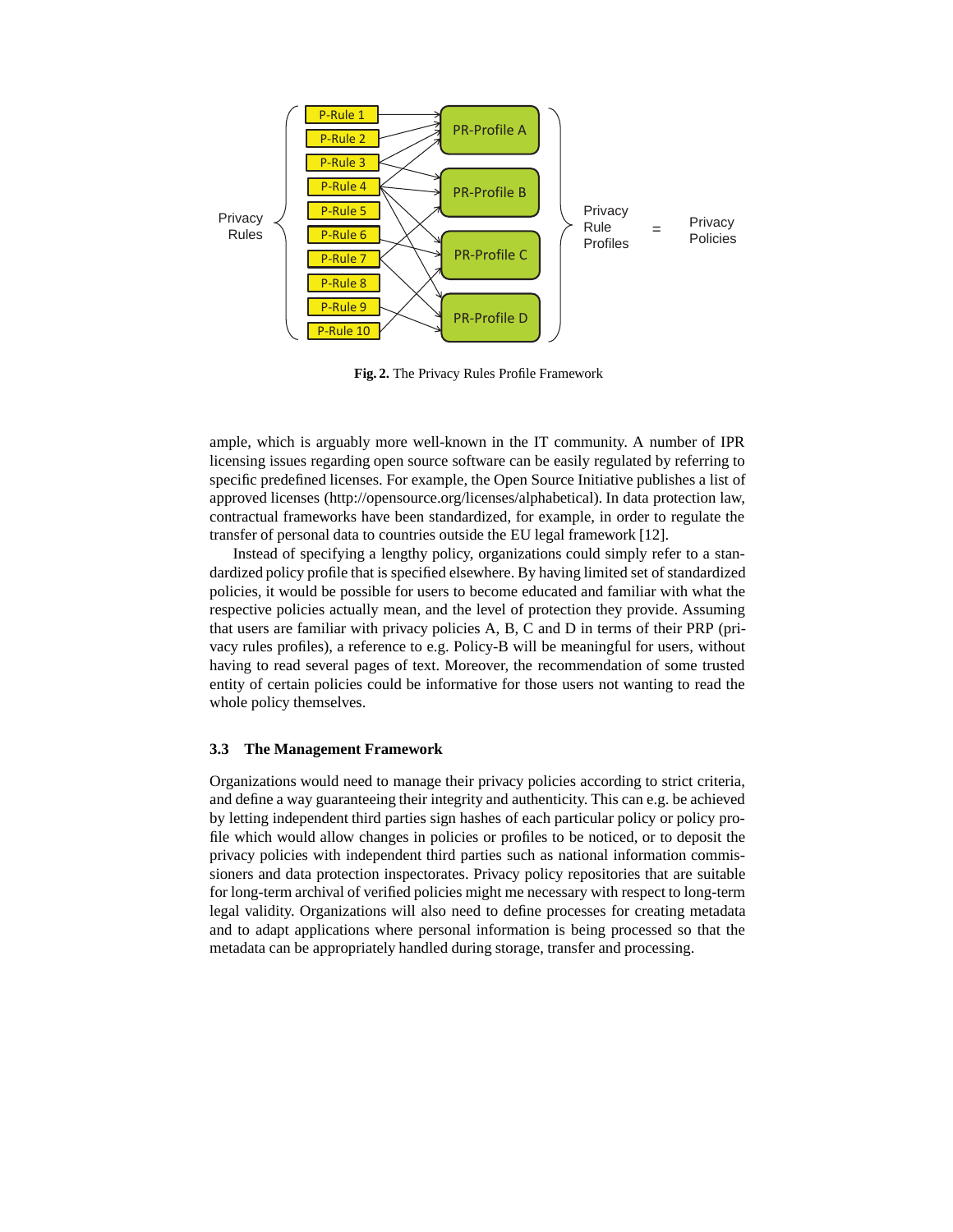## **3.4 The Legal Framework**

This approach could also be complemented with respective changes to the legal framework as e.g. through [24], in order to provide incentives for its adoption. Otherwise, data controllers might not be interested in this approach, as it may ultimately limit their possibilities of processing personal data.

For example, it could be considered to oblige certain data controllers – particularly those collecting vast amounts of personal data – to associate valid privacy policy metadata to all personal data. This could be seen as an extension of the purpose specification principle mentioned above, according to which personal data can only be collected for specified, explicit and legitimate purposes and not further processed for other purposes. An additional element might be that that certain classes of privacy policies could be mandatorily deposited with a respective national or regional data protection authority, and that the metadata points to the deposited copies of the privacy policies, who might also assess a policy's compliance with the applicable law. This might enhance the possibilities for auditors to review data controllers with regard to the personal information that that they process. Assume that the privacy policy referred to by the metadata specifies that the personal information shall not be transferred to third parties, and that the metadata also indicates a specific organization's web interface as the point of collection as well as the time of user consent. In case the audited organization is different from the organization specified in the metadata, the auditor will have an indication that the privacy policy has been infringed.

# **4 Conclusion**

The current approach to ensuring personal information privacy on the Internet is ineffective in providing privacy protection in the age of distributed, networked services. In this paper, we have argued that the traditional method of accepting privacy policies by ticking boxes provides very poor user understanding, and hence poor consent as required by the law.

The approach described in this paper changes the way privacy policies can be specified by service providers, and compliance be verified by auditors or users. By providing certified template policies, users gain oversight of policies that have been verified. At the same time, auditors can verify system states against policy claims. Finally, based on using metadata as a pointer to applicable privacy policies, and by use of specifying policies as standardized profiles, a connection between data, user, consent and policy is maintained. Introducing this framework might also require the introduction of incentives, for example by making it mandatory to include privacy policy metadata with personal information. Remaining challenges, such as the international synchronization of policy templates, the reliable, auditable and secure implementation of personal data handling with policies, and the creation of the default policies and their supervision and archival, need to be further researched.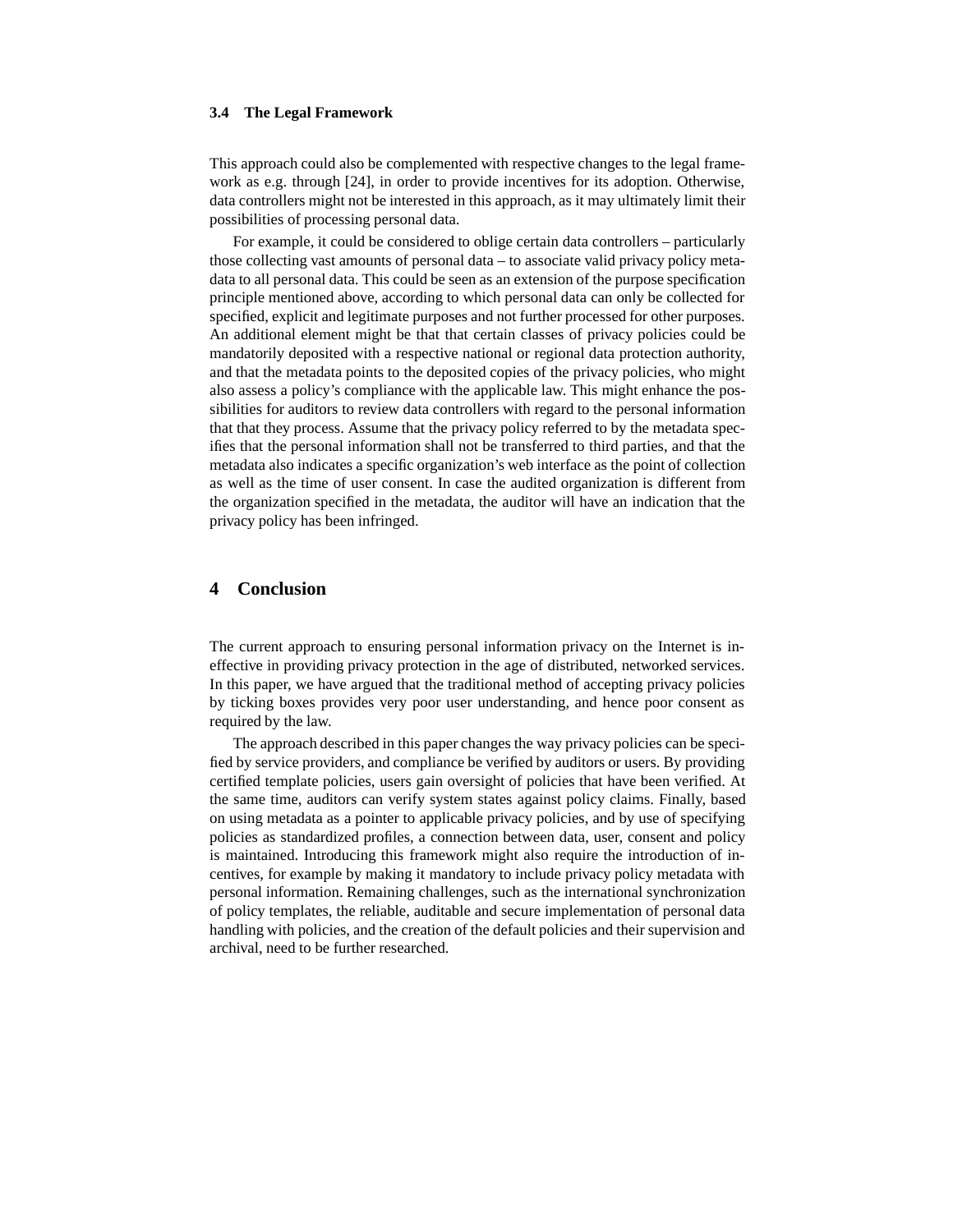# **References**

- 1. Annie I. Antón, Julia B. Earp, and Angela Reese. Analyzing Website Privacy Requirements Using a Privacy Goal Taxonomy. In IEEE Computer Society, editor, *Proceedings of the IEEE Joint International Requirements Engineering Conference 2002*, pages 605–612. IEEE Computer Society, Essen, Sep. 9-13, 2002 2002.
- 2. C.A. Ardagna, L. Bussard, S. De Capitani di Vimercati, G. Neven, E. Pedrini, S. Paraboschi, F. Preiss, P. Samarati, S. Trabelsi, and M. Verdicchio. Primelife policy language, November 2009.
- 3. Lee A. Bygrave. Data Protection Law, Approaching its Rationale, Logic and Limits. In *INFORMATION LAW SERIES Volume 10*, pages 57–68. Kluwer Law International, 2002.
- 4. P. Carey. *Data protection: a practical guide to UK and EU law*. Oxford University Press, 2004.
- 5. Marco Casassa Mont, Siani Pearson, and Pete Bramhall. Towards Accountable Management of Identity and Privacy: Sticky Policies and Enforceable Tracing Services. In *Proceedings of the 14th International Workshop on Database and Expert Systems Applications (DEXA'03)*, page 377. IEEE Computer Society, 2003.
- 6. A. Cavoukian and M. Crompton. Web Seals: A Review of Online Privacy Programs. A Joint Project of The Office of the Information and Privacy Commissioner/Ontario and The Office of the Federal Privacy Commissioner of Australia, http://www.ipc.on.ca/english/pubpres/papers/seals.pdf, Venice, September 2000.
- 7. European Comission. Directive 2002/58/EC of the European Parliament and of the council of 12 July 2002 concerning the processing of personal data and the protection of privacy in the electronic communications sector (Directive on privacy and electronic communications). Technical report, July 12, 2002 2002.
- 8. L. Cranor et al. *The Platform for Privacy Preferences 1.0 (P3P1.0) Specification*. W3C Recommendation 16 April 2002, http://www.w3.org/TR/P3P/, 2002.
- 9. Claudia Diaz. Profiling Game. January 2005.
- 10. Claudia Diaz and Bart Preneel. Anonymous communication. In Swedish Institute of computer science, editor, *WHOLES - A Multiple View of Individual Privacy in a Networked World*, Stockholm, 30-Jan-2004 2004.
- 11. P. Dutton. Trust Issues in E-Commerce. In *Proceedings of the 6th Australasian Women in Computing Workshop*, pages 15–26. Griffith University, Brisbane, July 2000.
- 12. EC. STANDARD CONTRACTUAL CLAUSES FOR THE TRANSFER OF PERSONAL DATA TO THIRD COUNTRIES, Commission Decision 2004/915/EC of 27 December 2004. In *Official Journal L 385 of 29.12.2004*. European Commission, 2004.
- 13. European Council. Directive 95/46/EC of the European Parliament and of the Council of 24 October 1995 on the protection of individuals with regard to the processing of personal data and on the free movement of such data., 23rd November 1995.
- 14. Lothar Fritsch. Profiling and location-based services. In M. Hildebrandt and S. Gutwirth, editors, *Profiling the European Citizen - Cross-Disciplinary Perspectives*, page 147160, Dordrecht, April 2008.
- 15. Lothar Fritsch and Habtamu Abie. A Road Map to the Management of Privacy Risks in Information Systems. In Gesellschaft f. Informatik (GI), editor, *Konferenzband Sicherheit 2008, Lecture Notes in Informatics LNI 128*, volume 128 of *Lecture Notes in Informatics (LNI)*, pages 1–15. Gesellschaft für Informatik, Bonn, April 2008.
- 16. Unabhängiges Landeszentrum für Datenschutz Schleswig-Holstein. Datenschutz-*G¨utesiegel*. 2003.
- 17. ICC. *Incoterms 2000: ICC Official Rules for the Interpretation of Trade Terms. ICC Publication No.560, 2000 Edition*. 2000.